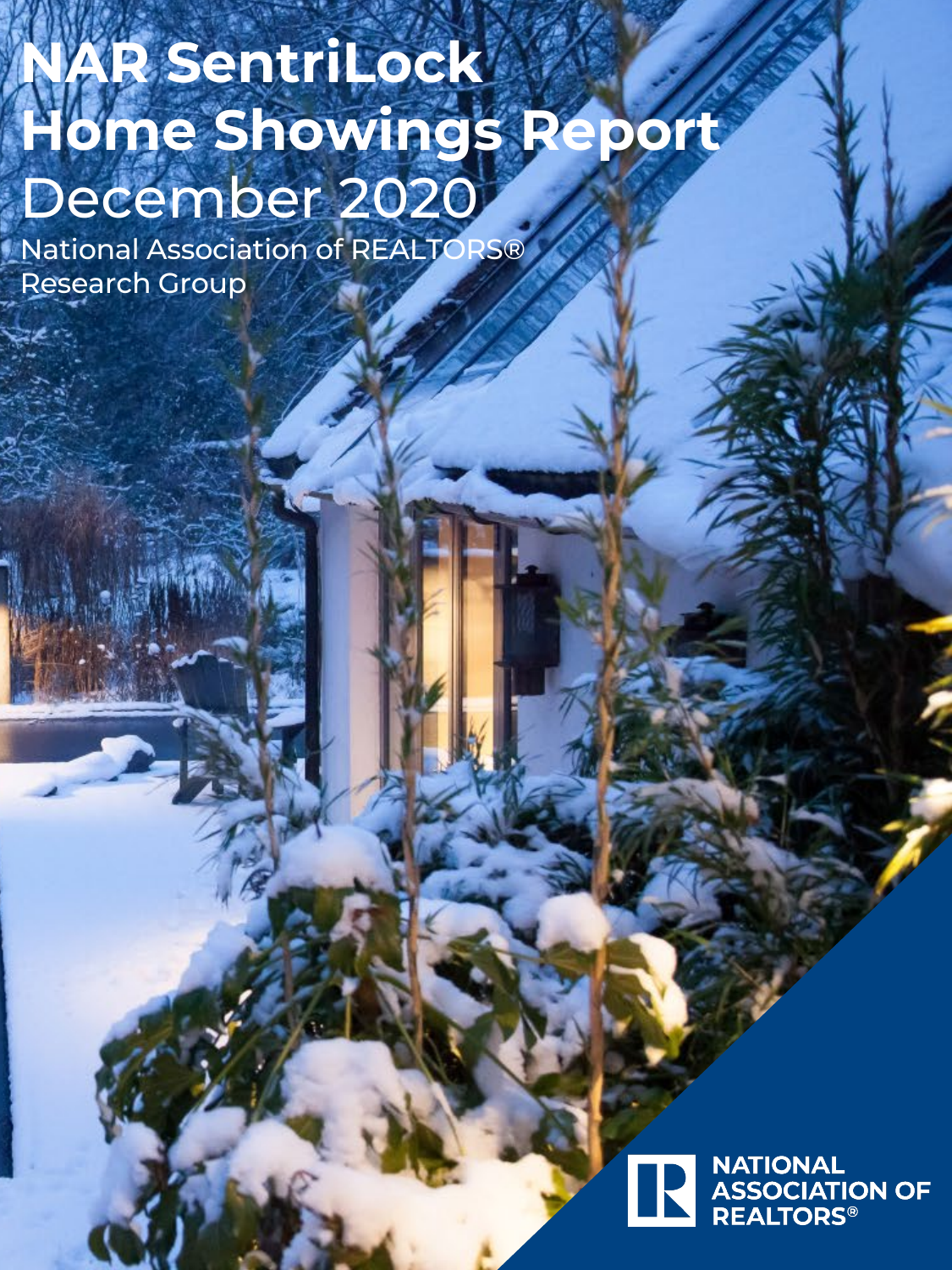# **NAR SentriLock Home Showings Report**

### Summary

- ❖ Home showings on homes with Sentrilock lockboxes increased in December compared to one year ago.
- ❖ Nationally, Sentrilock home showings were up 24% year-over-year. Showings rose in the South, West and Northeast regions, but declined in the Midwest region.
- $\div$  As a measure of the diffusion of the change in showings across about 200 MLS boards, the Sentrilock Showings Diffusion Index increased to 44.2.
- $\cdot \cdot$  The number of cards, a measure of the number of REALTORS® showing homes, increased 9% on a year-overyear basis.
- $\cdot$  Showings per card, a measure of the intensity of demand and buyer competition, rose 14% year-over year.
- Page 3 United States
	- 5 Northeast Region
	- 6 Midwest Region
	- 7 South Region
	- 8 West Region
	- 9 About SentriLock

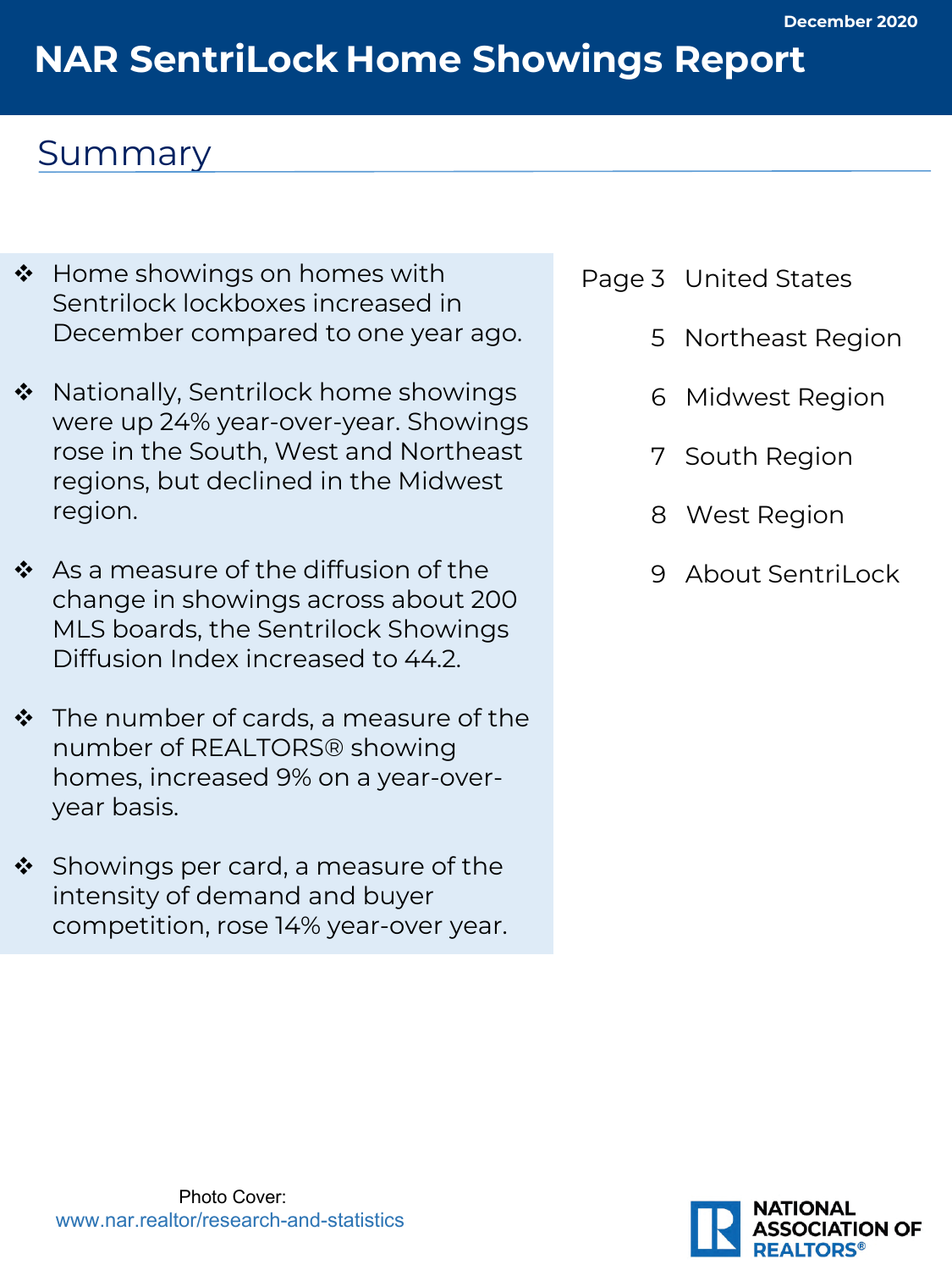### United States

#### **Showings Up 24% Y/Y in December**

December 2020 U.S. showings were up 24% year-over-year, according to data from SentriLock, a lockbox company. Sentrilock showings totaled 644,548 for December, up from the 519,857 recorded in December 2019. While showings are up on a year-overyear basis, this marks the 4th consecutive month of decreasing showings. Despite the decrease in showings, December 2020's showings are the highest ever recorded for the month of December and is above the December average of 426,831 showings since December 2008.

Three of the four regions showed a yearover-year increase: Northeast (113%) and West (51%) and South (4%).Year-over-year showings decreased in the Midwest (-6%).

#### **Showings Diffusion Index Increased to 44.2**

The diffusion index is an indication of the diffusion of growth in showings across MLS boards. The index increased by 14.8 points to 44.2, with 44% of roughly 200 MLSs boards reporting a y/y increase in showings with Sentrilock® lockboxes. An index above 50 means more boards reported a y/y increase in showings than the number of boards that reported a decrease.





Historical U.S. Showings





**REALTORS®**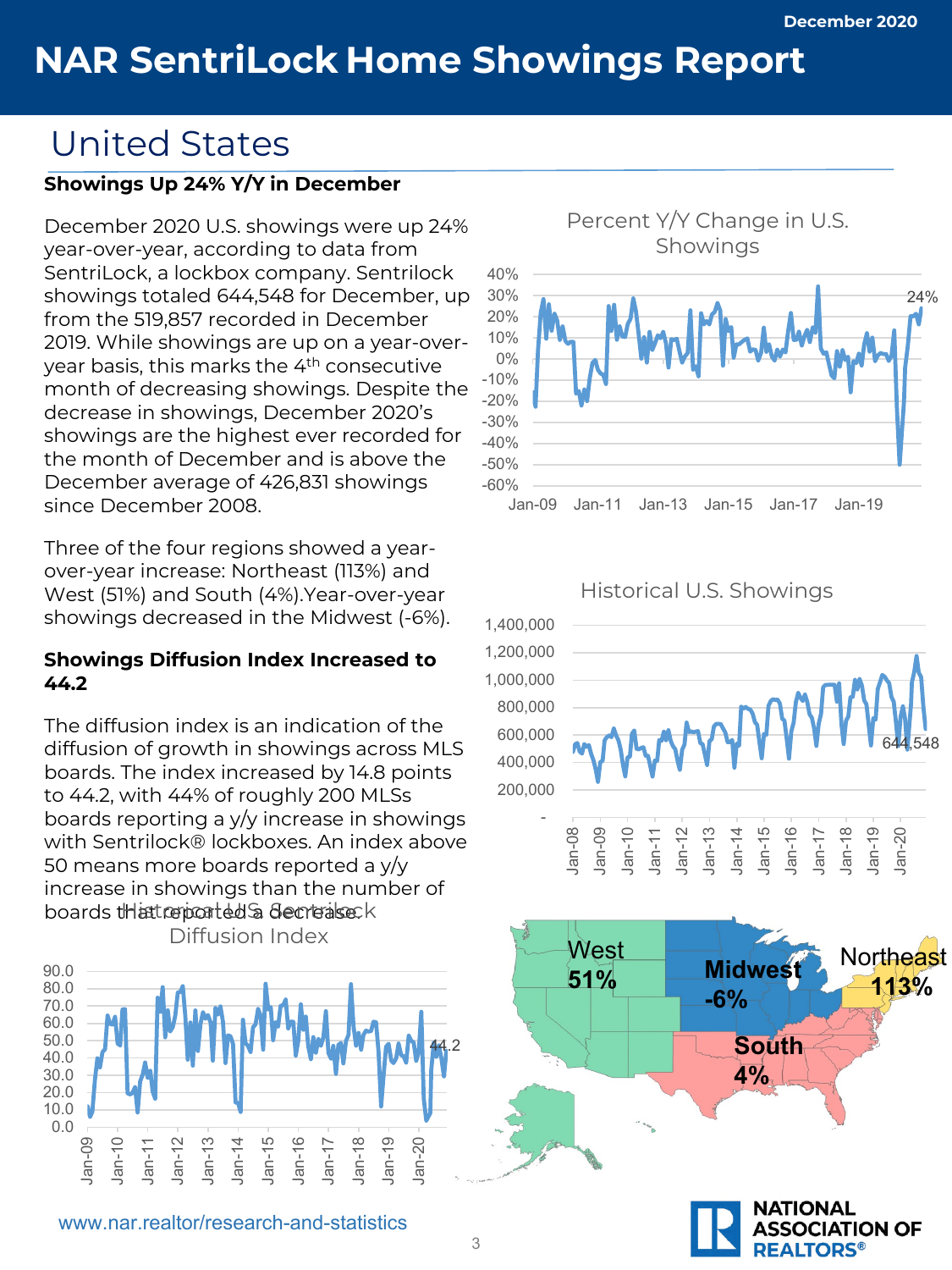### United States

#### **SentriLock Cards Rose 9% Y/Y in December**

Total U.S. SentriLock cards rose 9% year-overyear to 200,655. SentriLock cards rose yearover-year in the Northeast (67%) and West (30%) regions. The South recorded a (0%) change and the Midwest was the only region to record a decrease, (-16%). SentriLock cards, comprised of SentriKey® and SentriCard®, allows REALTORS® to access the Sentrilock® lockbox and is an indicator of the number of REALTORS® who conduct the showing.

#### **Showings Per Card Rose 14% Y/Y in December**

The number of showings per card reflects the strength of buyer interest per listed property. At a national level, showings per card increased 14% year-over-year and represents a 7% increase above the prior month. Showings per card decreased month-over-month to 3.2 from 4.0 in November.

Showings per card increased year-over-year in all regions: Northeast (27%), Midwest (12%), West (16%) and South (4%).







Percent Y/Y Change in U.S. Showings Per Card



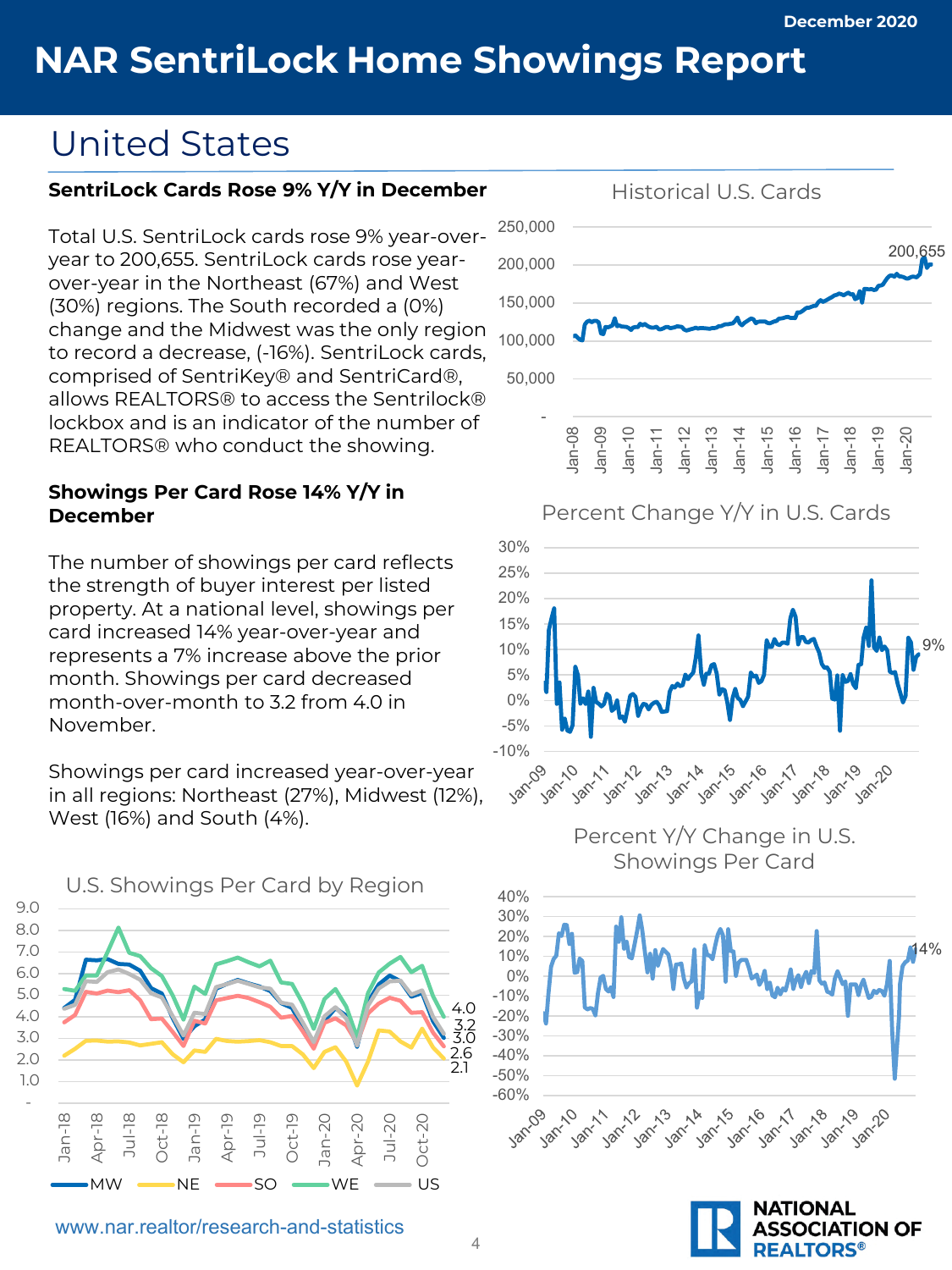### **Realt Book Home Showings Denort NAR SentriLock Home Showings Report**

### Northeast Region

### **NE Region Showings Increase 113% Y/Y**

The Northeast Region continues to see elevated increases in year-over-year showings. Year-over-year showings for December represent an 113% increase. On a month-over-month basis, this represents a difference of 26% from November, (87%). Sentrilock cards decreased from 21,577 in November to 21,478. The Northeast Region came in last on a showings per card basis 2.1, down from 2.6 the prior month. Yearover-year percent change in showings per card was a 27% increase.



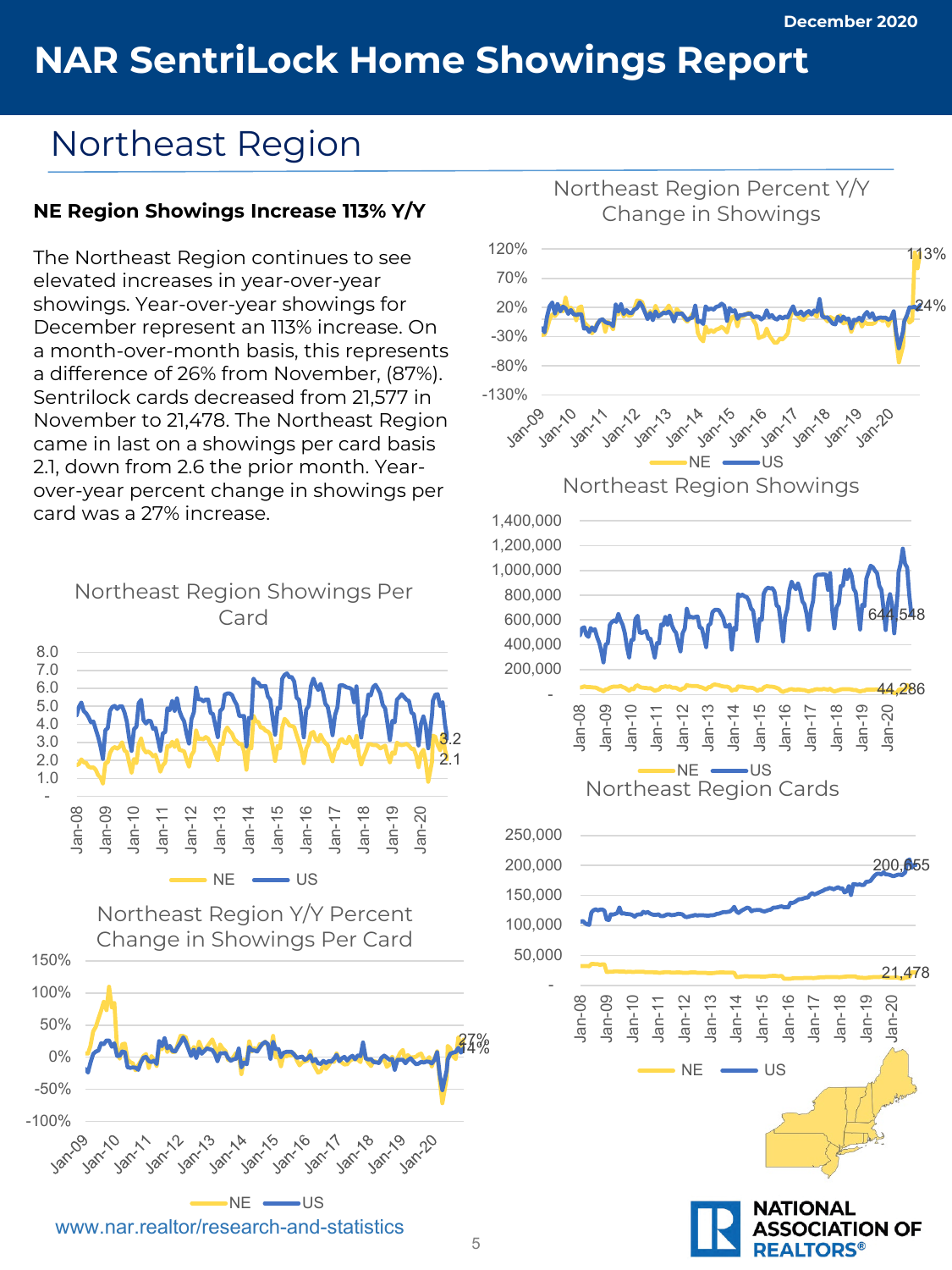### Midwest Region

#### **MW Region Showings Decrease 6% Y/Y**

Midwest Region, the only region to see a decrease in y/y showings, decreased 6% year-over-year in December. Y/Y showings, although still negative for December, gained from November's (- 9%). Showings continued to decrease and totaled 161,158 in December. Showings totaled 201,655 in November. Despite the decrease in showings, Midwest Region Sentrilock cards increased to 53,423. Showings per card was 3.0 and is marginally less than U.S. showings per card of 3.2 and ranks second amongst all regions. Year-overyear percent change in showings per card was 12% on the month. Midwest Region Showings Per

Card





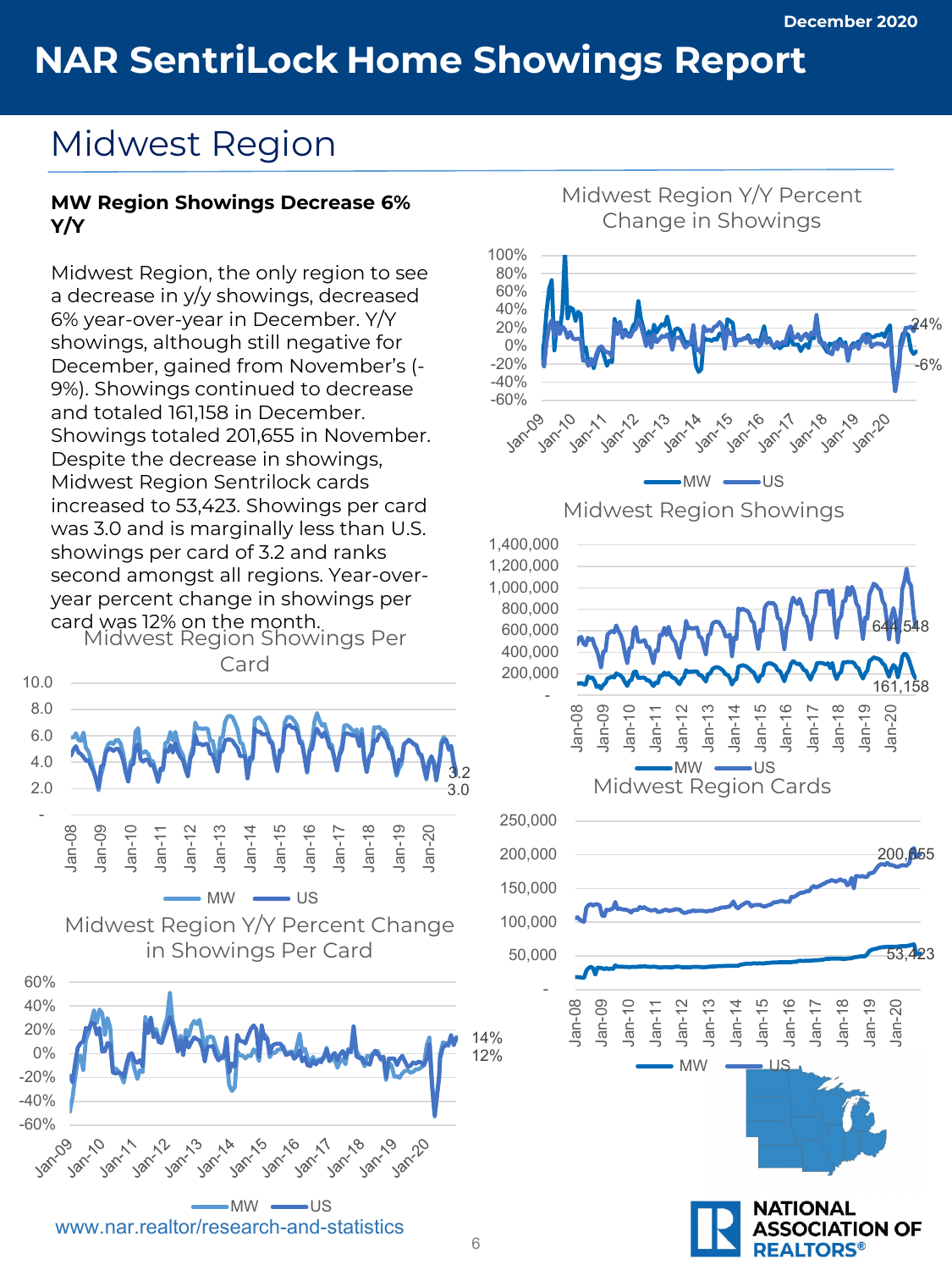### South Region

#### **SO Region Showings Increase 4% Y/Y**

The Southern Region recorded 121,783 showings in December which is down from the prior month. Although down from November, showings represents a 4% increase on a year-over-year basis and a 5% increase with respect to November. Sentrilock cards decreased from November's 46,590 to 46,331 in December. Sentrilock showings per card was 2.6. The percent change yearover-year in Sentrilock cards was 0% and the percent change in year-overyear Sentrilock showings per card was 4% for which rebounded from -2% the prior month.

South Region Showings Per Card



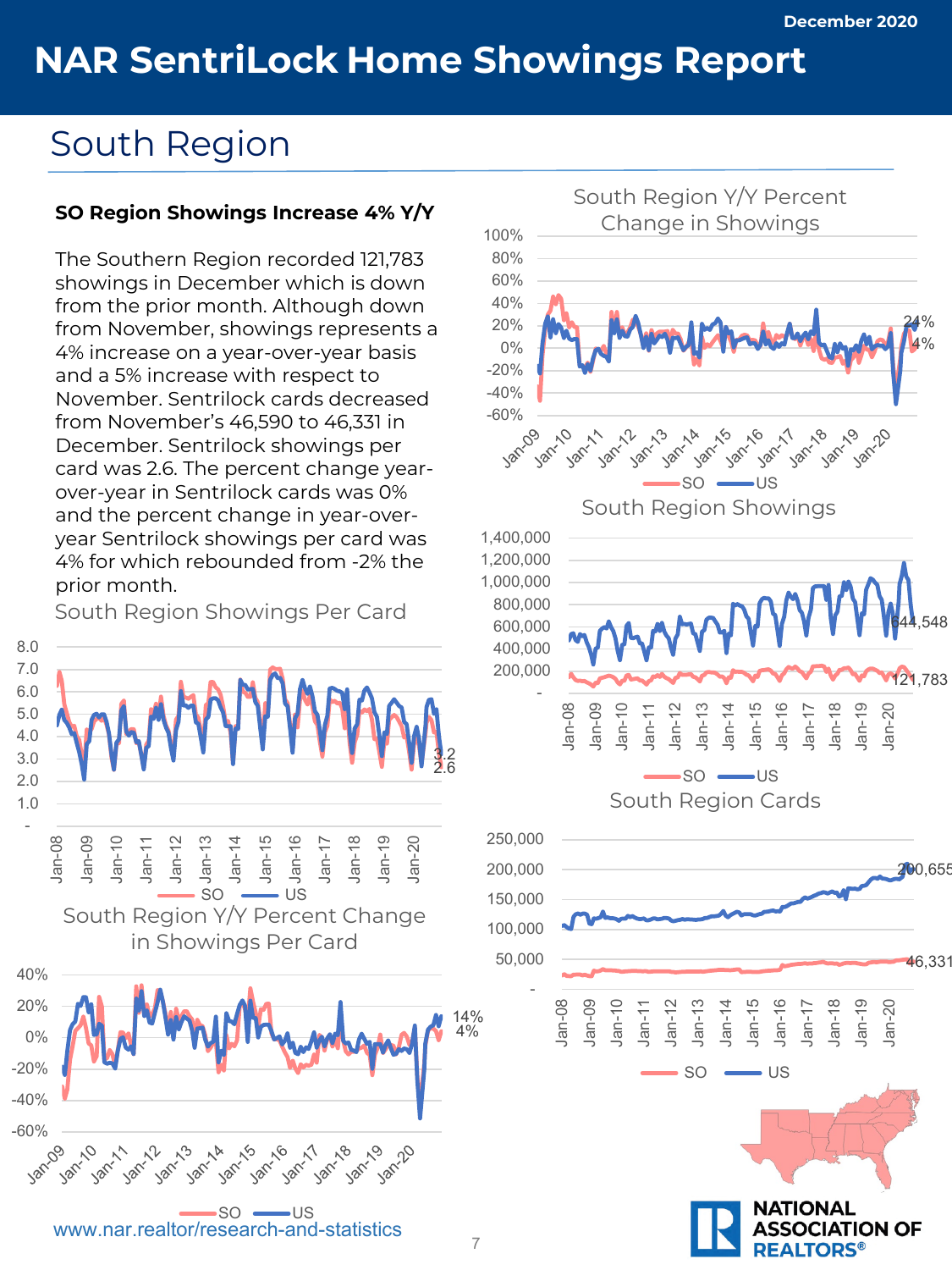### West Region

#### **WE Region Showings Increase 51% Y/Y**

The West Region recorded the second highest year-over-year increase in showings in December, (51%). The West Regions 51% outpaces the national level for December. Showings decreased from the 391,618 in November towards 317,321 in December. The Western Region had 79,423 Sentrilock cards over the month and a year-over-year percent change of 30%. Sentrilock showings per card was 4.0 for December, a 1.0 decrease from the prior month. On a year-over-year basis, Sentrilock showings per card recorded a 16% increase over the month which is double the amount November recorded.

West Region Showings Per Card



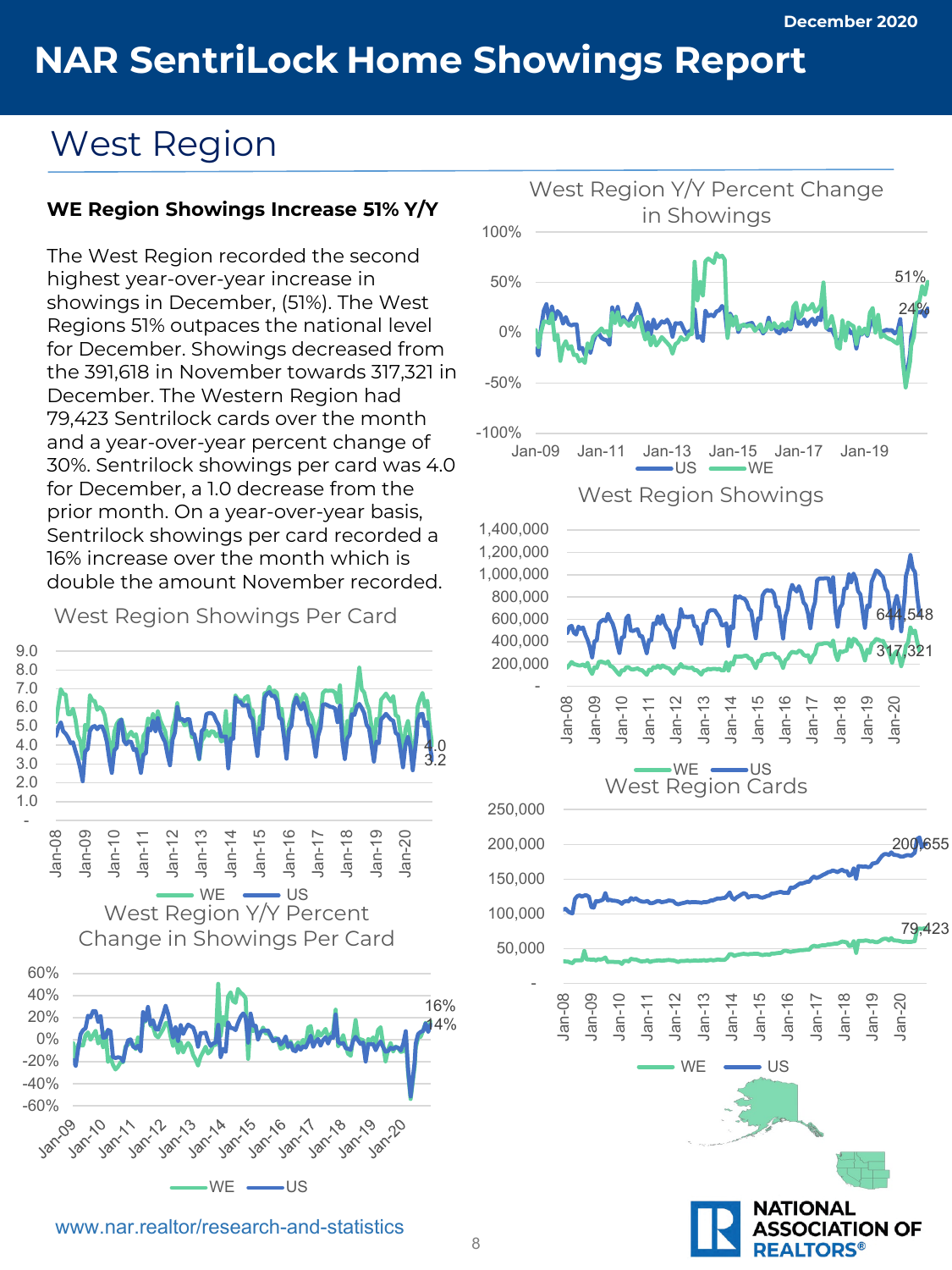## **About SentriLock Home Showings**

SentriLock is the official lockbox solution for NAR. As the leading electronic lockbox manufacturer and provider of property access management solutions, SentriLock operates in support of REALTORS® and the industry, offering an easy to use, reliable and secure system. Fundamental core values guide every action and decision to provide the best service and experience for your benefit.

The SentriLock Bluetooth® REALTOR® Lockbox is the most secure, durable, and versatile within the industry. SentriLock's reliable, multiple key access method, including via mobile app or keycard, helps to efficiently gain property access.

Every month SentriLock, LLC. provides NAR with data on the number of properties shown by a REALTOR®. SentriLock Lockboxes are used in roughly a third of home showings across the nation. Foot traffic has a strong correlation with future contracts and home sales, so it can be viewed as a peek ahead at sales trends two to three months into the future.

Showings Definition: a scheduled appointment with a REALTOR® where a potential buyer of a property toured a home.

Card Definition: the number of accesses to SentriLock Lockboxes a REALTOR® inserts their SentriCard® into or uses their SentriKey® to gain access to properties.

Showings Per Card Definition: the average showings per card

SentriCard®:contains authorization data that allows you to access lockbox key compartments,

SentriKey®: lockbox system app that contains authorization data that allows REALTORS® to access lockbox key compartments. Most lockbox accesses are via the SentriKey® smart phone app.

The foot traffic index is a diffusion index where a value greater than 50 reflects more MLS boards that had a year-over-year increase in showings compared to the number of boards that reported lower year-over-year showings. The number of showings reflects the number of properties, viewed, the number of potential buyers viewing the property, and the number of views by a potential l buyer on a property. The increase in showings and cards can also reflect increasing market coverage of Sentrilock.

### **NAR Sentrilock Home Showings Project Team**

Lawrence Yun, PhD, Chief Economist and Senior Vice President of Research Gay Cororaton, Senior Economist, Director of Housing and Commercial Research Brandon Hardin, Research Economist (Lead Researcher) Meredith Dunn, Research Manager